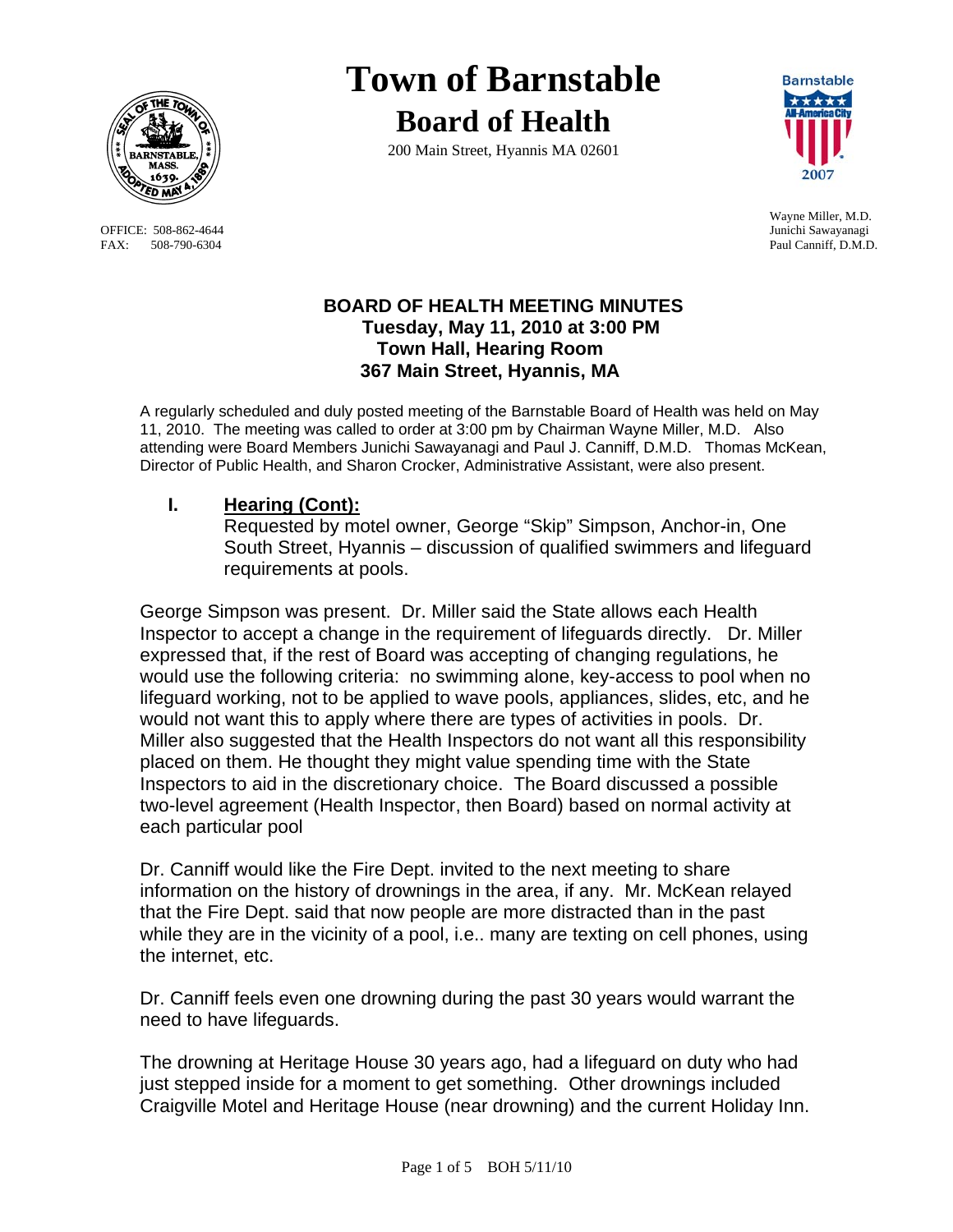In Yarmouth, someone stumbled into the pool. Another had the lifeguard reading a book and someone "nearly" died.

Mr. Sawayanagi feels it is the responsibility of the property owner to safely maintain the safety of their pool and a regulation is unnecessary. He feels it is only common sense to hire someone to watch the pool whenever they have 25+ people using it, as well as hiring lifeguards when there are a lot of children in it.

Upon a motion duly made by Dr. Canniff, seconded by Mr. Sawayanagi, the Board voted to continue to the June 8, 2010 Board meeting and request the Fire Dept come to speak. Also, a draft will be written by the Board and the Health Inspectors views will be obtained.

## **II. Hearing – Tobacco:**

Tobacco violations as reported by Bob Collette of Barnstable County Tobacco Control.

A. Luke's Liquors, 395 Barnstable Road, Hyannis – First Offense, tobacco products sold to a minor.

Two people from Luke's Liquors were present. They have a strict policy and they will be giving the employee a warning as well.

Upon a Motion duly made by Dr. Canniff, seconded by Mr. Sawayanagi, the Board voted to issue a Warning Letter. (Unanimously, voted in favor.)

> B. North Street Automotive, 240 North Street, Hyannis – First Offense, tobacco products sold to a minor.

David Thornton was present. He has spoken with all the employees and this is the first time in his 10 years, he has had anyone from his Falmouth business or his Hyannis location.

Upon a motion duly made by Dr. Canniff, seconded by Mr. Sawayanagi, a Warning Letter will be issued. (Unanimously, voted in favor.)

#### **III. Show-Cause Hearing: Food Establishment**:

**WITHDRAWN** Hyannis Food Mart, 18 Center Street, Hyannis, food violations.

## **IV. Variance – Septic (New Item):**

Mike Aucoin representing Ernest and Marjorie Whitman, owner – 329 South Main Street, Centerville, Map/Parcel 207-082, 1.4 acre lot, multiple variances requested.

Mike Aucoin and Linda Pinto, Engineer, were present.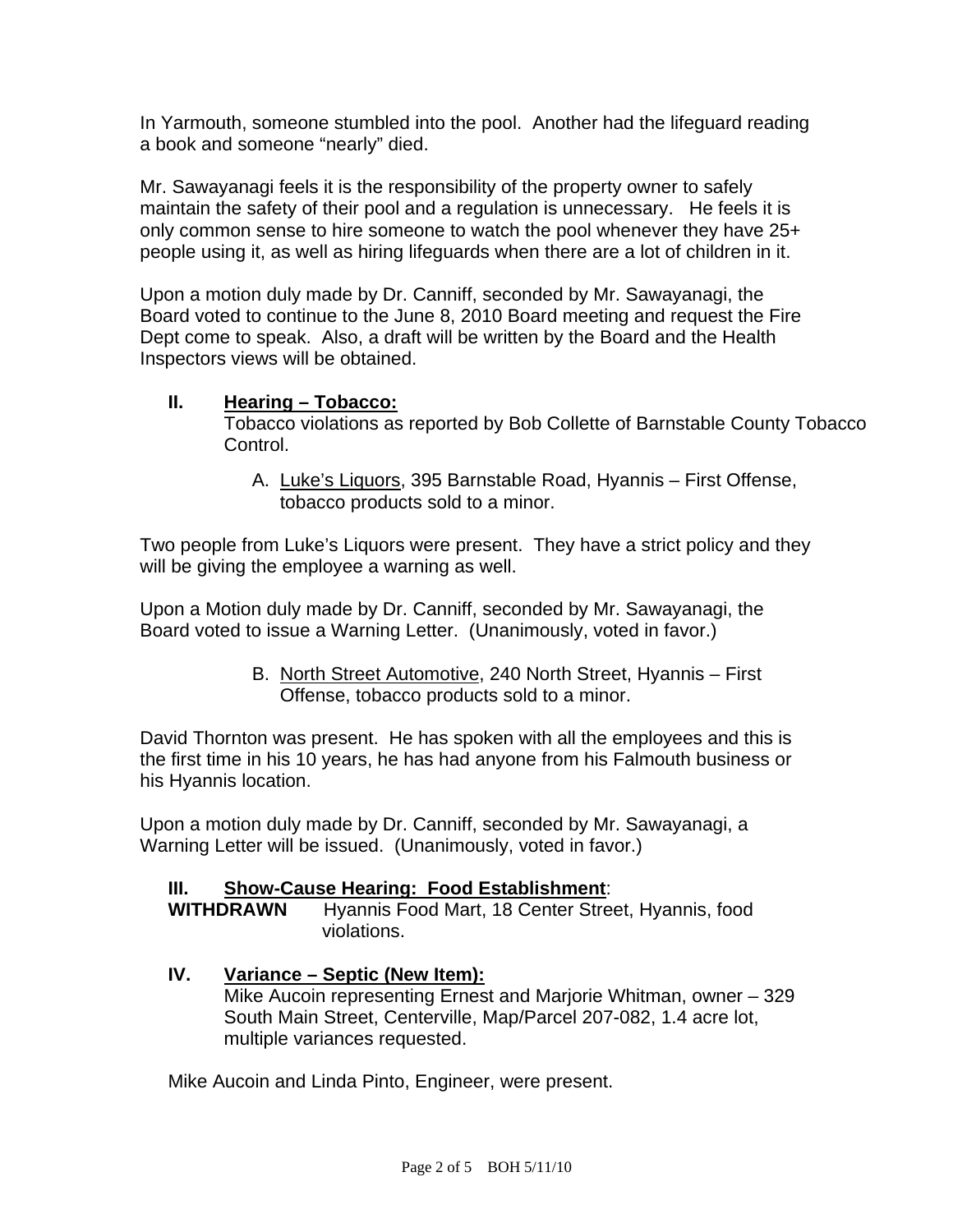Mr. McKean has concern with (1) the small amount of footing to hold up the wall, and (2) the affects of the frost line to the wall. Mr. McKean also has a question on the property line shown.

Mark McKenzie, engineer, wrote a letter to the Board offering two style options of the Keystone Block System. The wall is made up of a commonly used interlocking block system called Keystone Block System and will be installed strictly according to the specification of the product. The wall will then be reinforced with fabric. Mike said the ground at the bottom of the retaining wall has 10 feet of soil and there is an additional 4.3 feet of soil sloping up to the upper wall at 14.3 feet, so the 1.3 feet of footing should be sufficient to hold the banking of the four foot slope.

Dr. Miller shared Mr. McKean's concern of frost heaving occurring. Mr. Aucoin said the block system is designed to handle that.

There is also a discrepancy between the GIS Assessor's Map and the engineered plan. With regards to the property line: Mike Aucoin stated the correct property lines are on the engineer's plan of Map 207-082 shows on the Assessor's Map that there is a jog out of it from M/P 207-083. That Jog is part of a Land Court property. The depiction of the size on the Assessor's is not correct.

Mr. Aucion said the draftsman for the Assessor's apparently had put the Land Court Property into the Assessor's map incorrectly. The GIS does not show there is a jog on the 329 South Main property 21 feet away and another jog on the northerly side of land is also not included in the GIS map. On an additional note, Mr. Aucoin informed the Board that mathematically between the subdivision plan of West Terrace and the Land Court Plan, there is a five foot difference in distance. That difference is in the subdivision, not the Land Court property.

Mike Aucoin brought the information from the Registry of Deeds and the Land Court information, further showing Assessor's Map is in error. Mr. Aucoin said the proposed plan stipulates they will stake the property line to the North prior to installation.

The Board wants it stipulated on the plan which of the two choices for a retaining wall they decide to do.

In the family room, there is an open stairway going up. Dr. Miller requested that one of the doorways be opened to 4 feet and remove the door. Frank Donavan, North Bay Construction, explained the family room has been there 'forever'. With the four foot doorway in the living, the property will remain a four bedroom including the new configuration of the upstairs.

Upon a motion duly made by Mr. Sawayanagi, seconded by Dr. Canniff, the Board voted to approve the plan submitted with the following conditions: 1)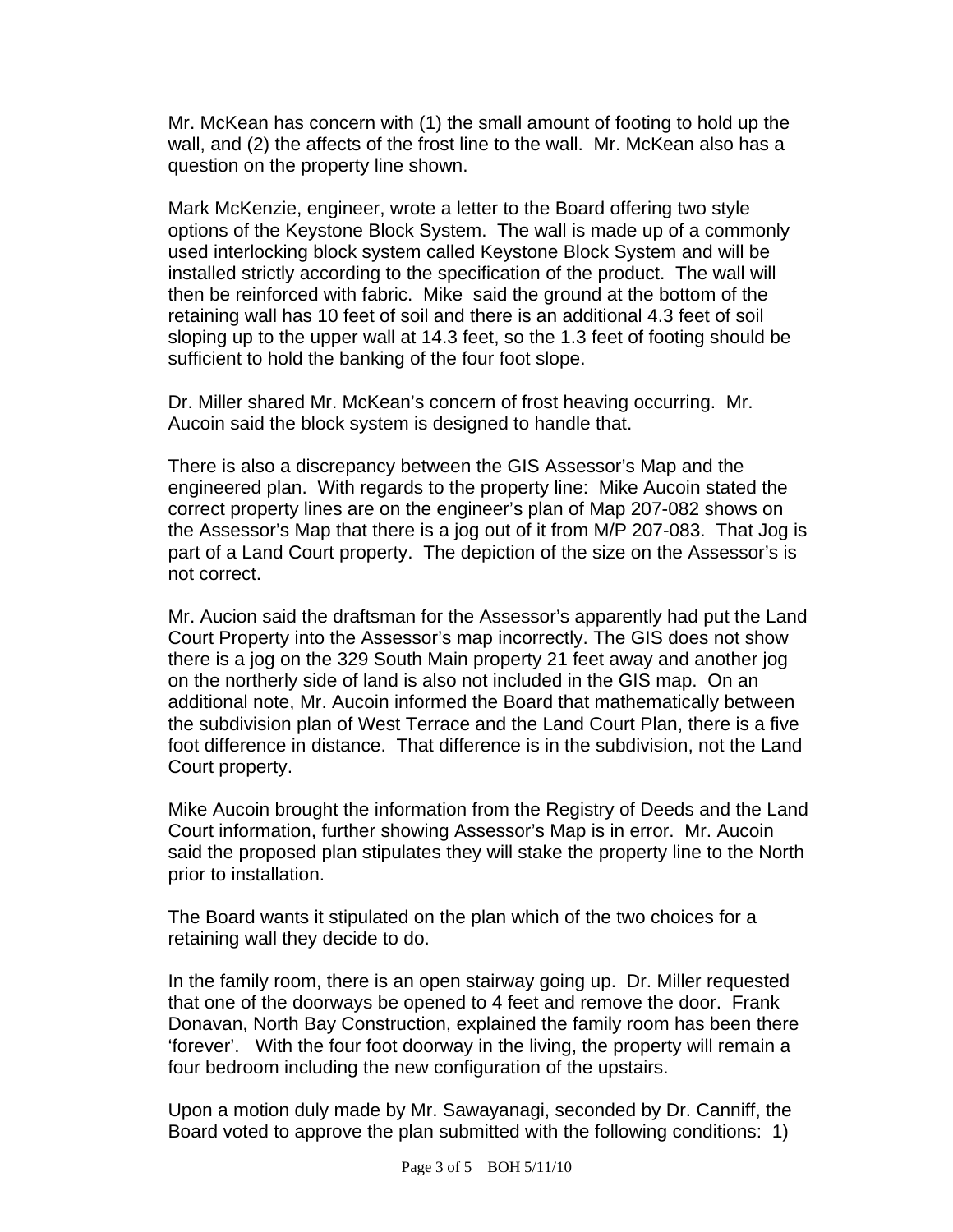delineation on plans of the method of construction to be used on the retaining wall, 2) the opening of the door between the family room and living room to a four foot opening, 3) need a description of the adequacy of keystone block wall and its base explaining why the engineer feels it'll be adequate for the frost line, and 4) a four-bedroom Deed Restriction. (Unanimously, voted in favor.)

Later, Mr. Aucoin explained the system of the interlocking blocks allows a give and take in the event of frost, thus preventing the integrity of the wall to be harmed by frost.

## **V. Innovative / Alternative System:**

Linda Pinto representing Justin and Martina Larhette, owner – 10 Flowing Pond Circle, Osterville, Map/Parcel 146-066, 0.36 acre lot, septic failure, expand system to a 2-bedroom capacity using I/A system.

**WITHDRAWN.** They will resubmit with a new plan for a 2 bedroom with new variances.

## **VI**. **Variance – Food (New):**

A. Roger Ghanem, Barnacle – 988 Craigville Beach Road, Centerville, Map/Parcel 226-005, toilet facility variance.

The 2001 variance approved for prior owner will apply to this new owner

Upon a motion duly made by Mr. Sawayanagi, seconded by Dr. Canniff, the Board voted to approve the variances (same as prior owner-2001). (Unanimously, voted in favor.)

B. Temporary Food Event: Alexandra Hynes for Cape Cod Entertaining Expo to be held at the Hyannis Youth Community Center, 141 Bassett Lane, Hyannis, on May 29, 2010

Rebecca Hynes was present. Alexandra Hynes was unable to make the meeting.

Dr. Miller asked who has given them the approval to hold the event. Rebecca said two weeks ago a hearing was held and she believes it was the Town Manager who issued a license to hold the event.

Montilio Bakery has a long list and does not say how it will be kept cool. Rebecca thought all of theirs can be kept at room temperature. The Board stated the cheese cake and cannoli will need refrigeration to keep cool.

Cape Cod Entertaining Expo is being established as an annual event to allow vendors to advertise to the public their wares. They will have 25 vendors, of which only 5 will have food.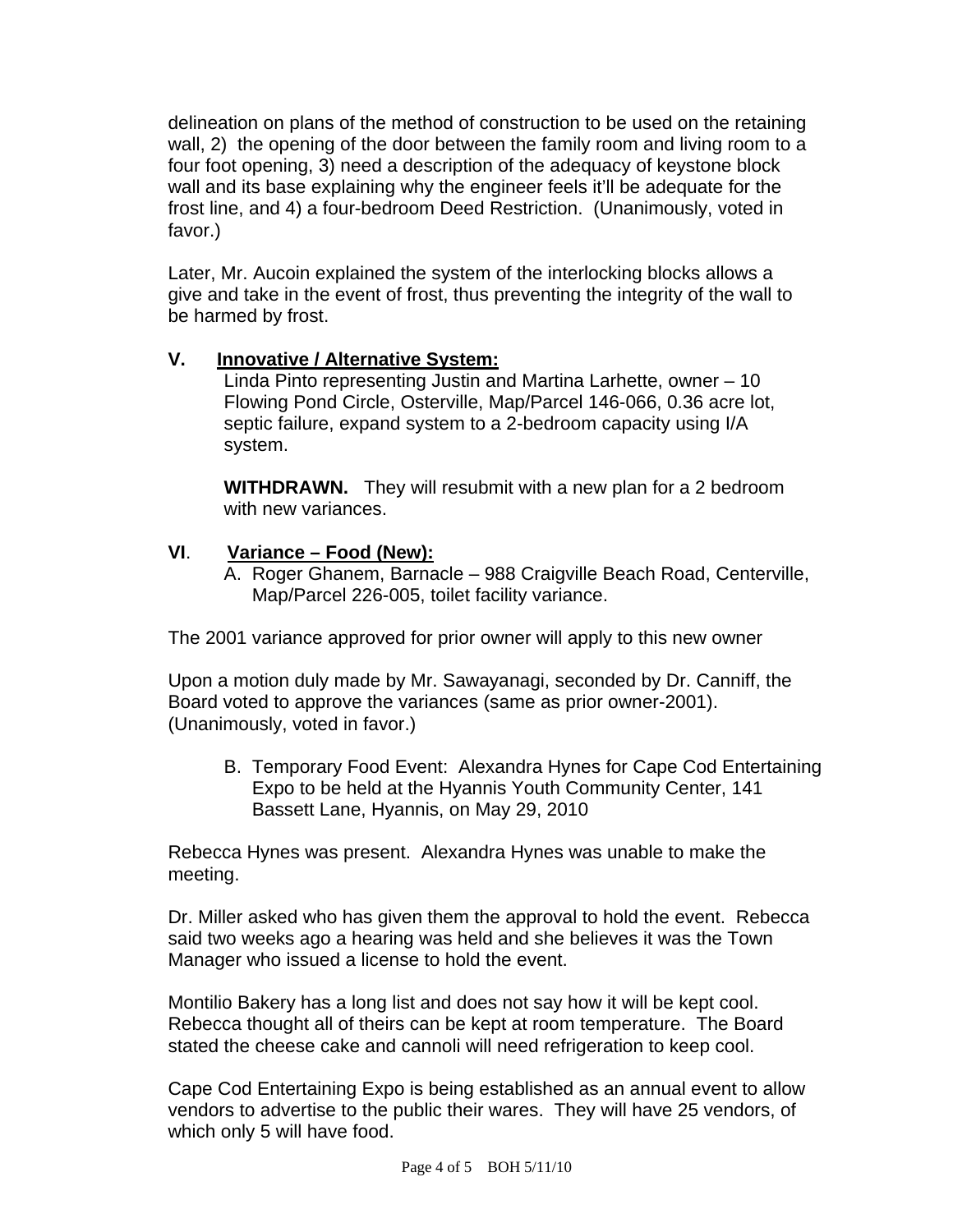Upon a motion duly made by Mr. S., Dr. Canniff seconded, the Board voted to approve the temporary food event with the condition that they meet Thomas McKean's concerns prior to the event. (Unanimously, voted in favor.)

C. Richard Bibeault representing Mid-Cape Farmers Market, Hyannis, applying for a change of venue from Main Street, Hyannis to the Hyannis Youth and Community Center, Bassett Lane, Hyannis.

Richard Bibeault was present. They are simply looking for a change of venue for the 13 week temporary food permit. The only item needing refrigeration is the smoked fish. They have the truck with the electric refrigeration in it. Also, Richard has been told there are outdoor electrical outlets at the poles (up in the air), and if problems with this, they can always plug into the building as well.

## **VII. Body Art Variance (Cont.):**

Continue discussion of requirements for Body Artists.

A course for Body Artists is offered off-Cape and the woman is willing to offer the course free of charge to the Board of Health members. There are no prerequisites for the course. It is based on a pass/fail with a 70 % as a passing grade. Then, to get a permit, need yearly blood pathology, need 18 months in the town under an approved practitioner, or 2 yrs from another town.

Dr. Miller suggests the Board accept the course on a case-by-case basis, in lieu of the Anatomy / Physiology course.

The Board agreed to approve the substitution of the course on a case-bycase basis. Dr. Miller is interested in taking the course prior to implementing.

#### **VIII. Subdivision:**

Dan Ojala, Down Cape Engineering, representing Susan Maki, Trustee, Maki Family Trust –'0' Oak Street (off Oak Street), Barnstable, Preliminary Plan Subdivision# 819 in Historical District, Map 215, Parcel 014-001, 3 lots on 6.94 acres, within the Resource Protection Overlay District.

Arnie Ojala presented the plan. The Board was informed of the Subdivision plans and had no issues.

Upon a motion duly made by Mr. Sawayanagi, seconded by Dr. Canniff, the Board voted to approve the plan submitted. (Unanimously, in favor.)

#### **IX. Old/New Business:**

A.ACO: Administrative Consent Order –Draft given to Board from David Houghton, Legal . Any questions, the Board should get right back to David Houghton.